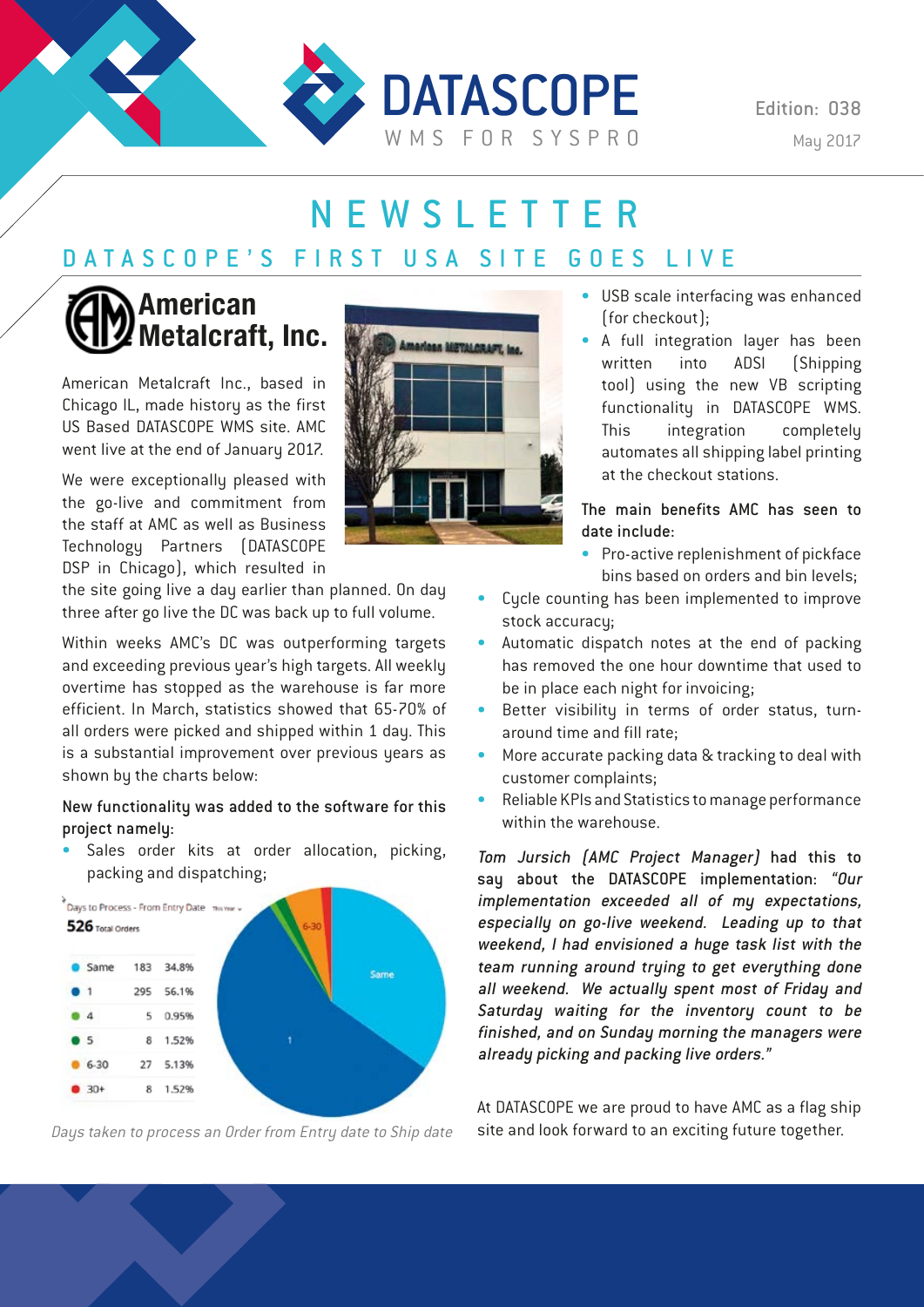### DATASCOPE OPEN'S NEW USA OFFICE



The DATASCOPE North American operation has moved into their new offices in Charlotte, North Carolina. The new office brings sufficient space to allow for the expected staff growth in the USA. We envisage a team of five resources based in this office within the next four months.

The office comes with a suitable entrance hall, conference room, training center and seating for some twenty staff. A full Zoom kit has been installed in the boardroom. We have also installed two DSP support Zoom kits in the support office where our technical support staff will be able to interact with our DSP's and or our end customers.

We have made it a standard now in North America that every DATASCOPE WMS customer will have a Zoom

Boardroom

video conference kit on their site during the project implementation phase. This allows us to communicate professionally with all new clients during the critical implementation project while reducing the cost of air travel. After go live, the client will have the option to purchase the Zoom kit for the future. We are planning to offer regular training and support to our customers and DSP's using this medium.

We are pleased to announce that the DATASCOPE North America operation is growing well with another three implementations currently in progress and a potential four more in the pipeline for late 2017/ early 2018. Our decision to expand into North America is proving to be a wise one.

### NEW LOGO'S

We are pleased to announce that another SYSPRO client has selected DATASCOPE WMS in the USA. Summer Classics, a large distributor of outdoor furniture, has selected DATASCOPE WMS to optimize their warehousing operations in Pelham, Alabama, USA.



# SUMMER  $\mathcal{S}$  CLASSICS

Summer Classics is a premier, luxury outdoor furniture manufacturer of modern, high quality resin wicker, cast aluminum, wrought aluminum, teak, and wrought iron patio furniture, with outdoor cushions from our exclusive line of outdoor fabrics. Offered as la carte or in patio furniture sets, Summer Classics fine outdoor furniture is beautifully accessorized with our full line of patio umbrellas, and many options in alternative patio table tops like marble or granite stone and faux stone composites.

You can see more on SUMMER CLASSICS here: http:// summerclassics.com/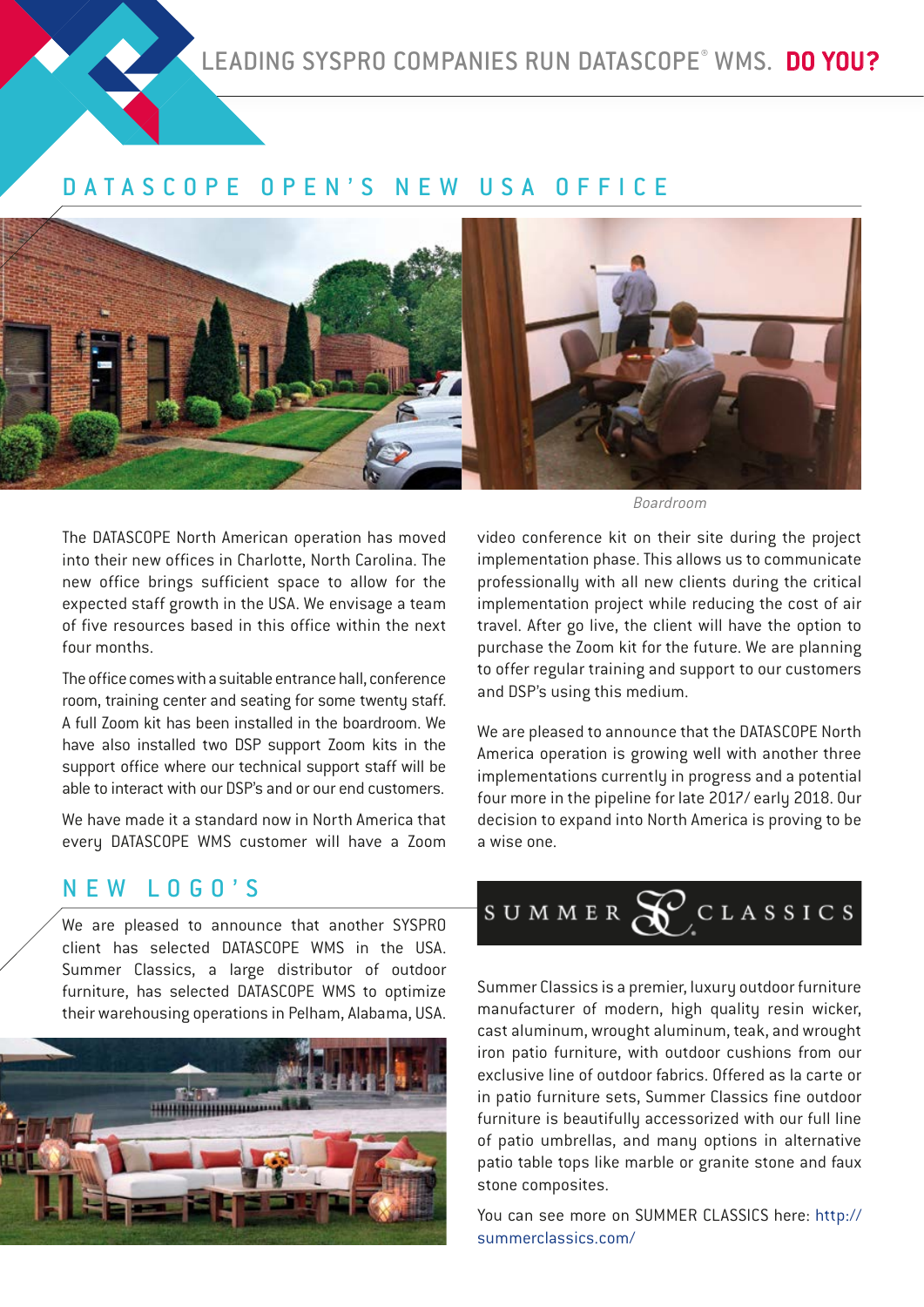### SOUTH AFRICA'S #1 FOOD IMPORTER -IMPLEMENTS DATASCOPE WMS



Rialto Factory in Milnerton First days live picking

For over 20 years, Rialto has had an impassioned desire to bring you the world's best in imported foods. Rialto personally procures and purvey private label products and leading brands from around the world for both Retail and Food Service industries in South Africa, whilst continuing to innovate and lead sustainably through their deep understanding of authentic foods.

During 2013, DATASCOPE implemented its Warehouse Management System at Patleys. The Patleys Company was recently procured by the Libstar Group. Many of the Patleys' brands were incorporated into Rialto Foods. DATASCOPE has for many years been keen to get our products into the Libstar group and this was an opportunity we were waiting for.

In June 2016 the DATASCOPE WMS project was approved for the Rialto Distribution Centre in Montague Gardens and the Rialto Factory in Milnerton. It was decided to implement the Factory first after their peak period. A full stock take took place over the weekend of the 18th February with go-live on the 20th.

Rialto's has seen the following benefits of DATASCOPE's WMS:

- A tommy bag application was implemented for accurate recording and label printing of random weight items in tommy bags and lugs;
- The management of random weights (e.g. wheels

of cheese) through quantity accumulation scanning during stock take and picking processes was achieved;

- Replenishment of the correct stock for tempering based on lot and expiry dates;
- The automatic update of the sales order quantity when quantities picked for random weight items is more than the sales order quantity;
- Same date order and delivery process streamlined;
- Management and labelling of job return stock;
- Reservations of oldest stock for jobs and sales orders based on lot expiry dates;
- Control and scanning of kit issue packaging materials; and many more.

As Artwell Mushanguri (Rialto's Factory Manager) had to say, "DATASCOPE WMS has brought a recreation of a production line and a warehouse & distribution operation that is 'virtual', which I can track at the click of a button. Production, Warehousing and Distribution activities are now stream lined and lean, with a dashboard view but the detail is not lost. Now I can go on the Factory floor with SMART objectives".

The Distribution Centre implementation has now started. DATASCOPE looks forward to work with Rialto and Libstar group into the future.